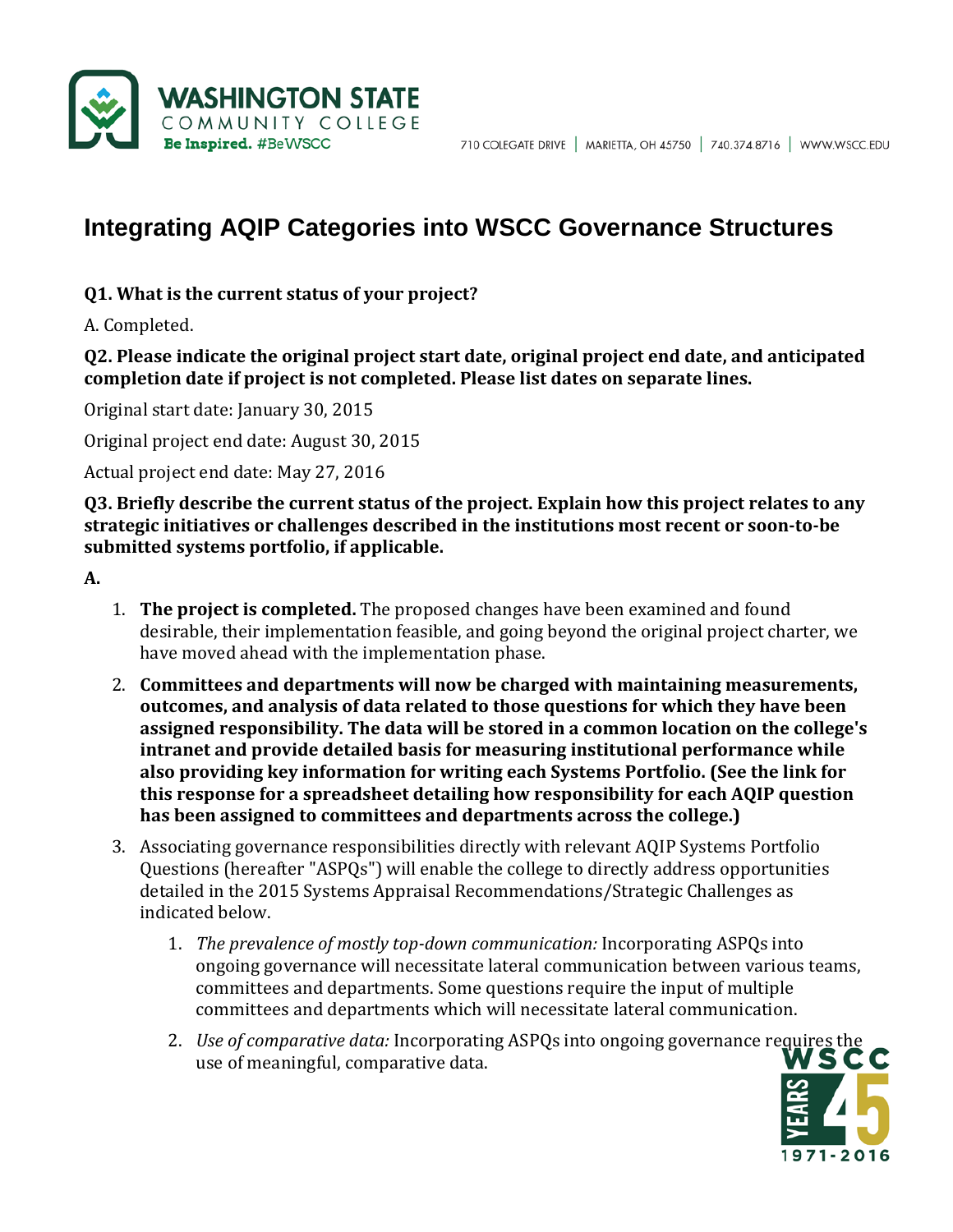- 3. *More consistent use of and communication about data:* incorporating ASPQs into ongoing governance implies a strong reliance on data indicators relating to all processes and systems. A more consistent method of interpretation, and consequently more effective communication of and about data will necessarily follow.
- 4. *Need to gather information about [workforce and other] partners:* The ASPQs require a continuous study of and response to partners and other key stakeholders, most notably students and faculty. Of necessity, lateral communication will be enhanced both internally and externally.
- 5. *Tracking outcomes of goals:* The ASPQs require a consistent, uniform and ongoing approach not only to tracking measurable outcomes of goals, but also to documenting how each goal was set, by whom, what the key metrics were expected to be, how they were to be collected, recorded and examined, what decisions were made as a result, etc., through the Demming cycle.
- 6. *Set specific performance target:* The ASPQs require identification of specific and measurable performance targets. Committees and departments will have to agree on metrics, how they're to be collected and interpreted, and who's most responsible. Data-driven decisions can then be made regarding measurable ways to improve processes.
- 7. *Outstanding Opportunities in Prior Systems Portfolio Feedback related to 1P9:* The ASPQs require strong institution-wide tracking of learning styles, how the school responds to them (or not, as the case may be), what measurements are used, how improvements are designed and incorporated, and whether or not they are working as expected. The responsibility for addressing this challenge is now more clearly defined.
- 8. *Opportunity related to 8R2:* As they continually answer ASPQs, many governance groups will have to rely on existing Key Performance Indicators (KPIs). This will necessitate ongoing thorough analyses of the KPIs themselves.

# [Spreadsheet detailing AQIP question responsibilities](http://www.wscc.edu/aqip/AQIP_Committee_Spreadsheet.pdf)

#### **Q4. List the project goals as stated in the original project declaration along with the metrics/measures for assessing the progress for each goal.**

# A. Project goal:

"To produce a feasibility study examining a possible restructuring of all institutional committee charters and organizational and managerial mandates, charging each group with continually asking and answering all pertinent AQIP questions."

Original Deliverables:

- monthly progress reports delivered to the Continuous Improvement Committee
- a chart or spreadsheet mapping WSCC standing committees to relevant ASPQs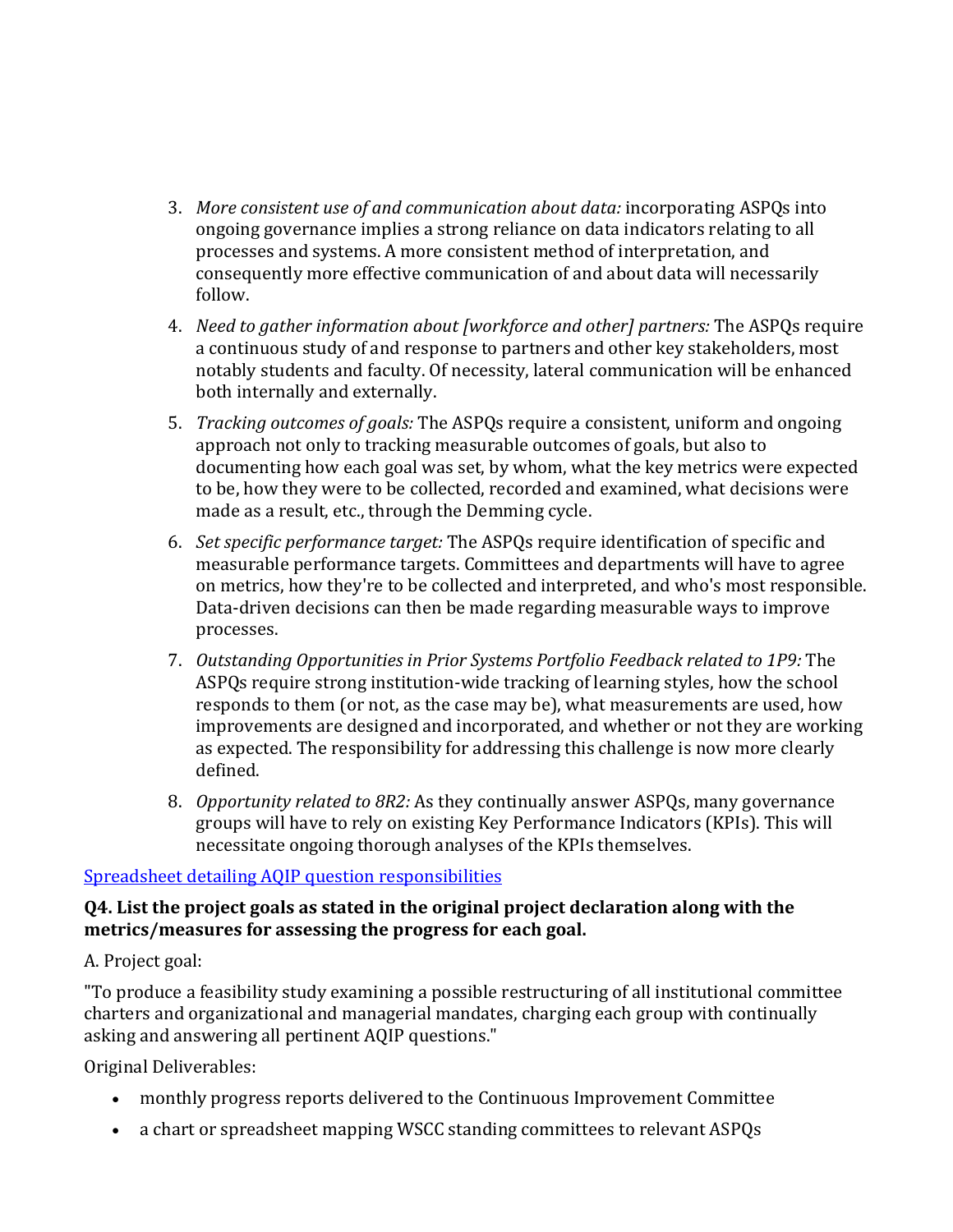- analyses of the practicality of expecting standing committees to incorporate answering ASPQs on an ongoing basis while also managing their mandated tasks
- a final report summarizing the feasibility, desirability and doability of the proposed changes

**Q5. Describe what has been accomplished with this project over the past year, specifically referring to quantifiable results that show progress. You may need to include a discussion clarifying how the original goals and anticipated outcomes may have shifted during the year.**

**A.**

- A complete list of standing committees and their charters was compiled.
- A spreadsheet mapping those charters to specific ASPQs was prepared, using the changes AQIP made to the Systems Portfolio structure in 2014 (Six categories instead of nine.)
- The list was re-written to include responsibility for ongoing documentation of assigned ASPQs into each charter.
- The spreadsheet and revised charters were presented to the Continuous Improvement committee for comment.
- Feedback from the Continuous Improvement Committee was documented.
- The Vice President for Academic Affairs (VPAA), using a more complete understanding of the actual functioning of various governance groups on campus, suggested revisions to the spreadsheet so that ASPQs were more logically assigned.
- Existing committee charters were amended to include specific responsibilities for ASPQs as appropriate.
- Because the Continuous Improvement committee noted that many institutional functions are actually carried out by departments and governance teams that are not specifically chartered as standing committees, responsibility for some ASPQs were assigned to those groups rather than committees.
- The mapping of committees, teams, and departments to ASPQs was presented at an extended year-end meeting of the Continuous Improvement Committee; feedback was solicited, given and discussed.
- The mapping was revised on the basis of the input and then presented at a year-end meeting of all Committee Chairs; feedback was solicited, given and discussed.
- Final changes were made to the spreadsheet and committee charters.
- The consensus from both groups was that the proposed changes are feasible, desirable and doable.
- The new process is scheduled to be implemented during the 2016-17 academic year.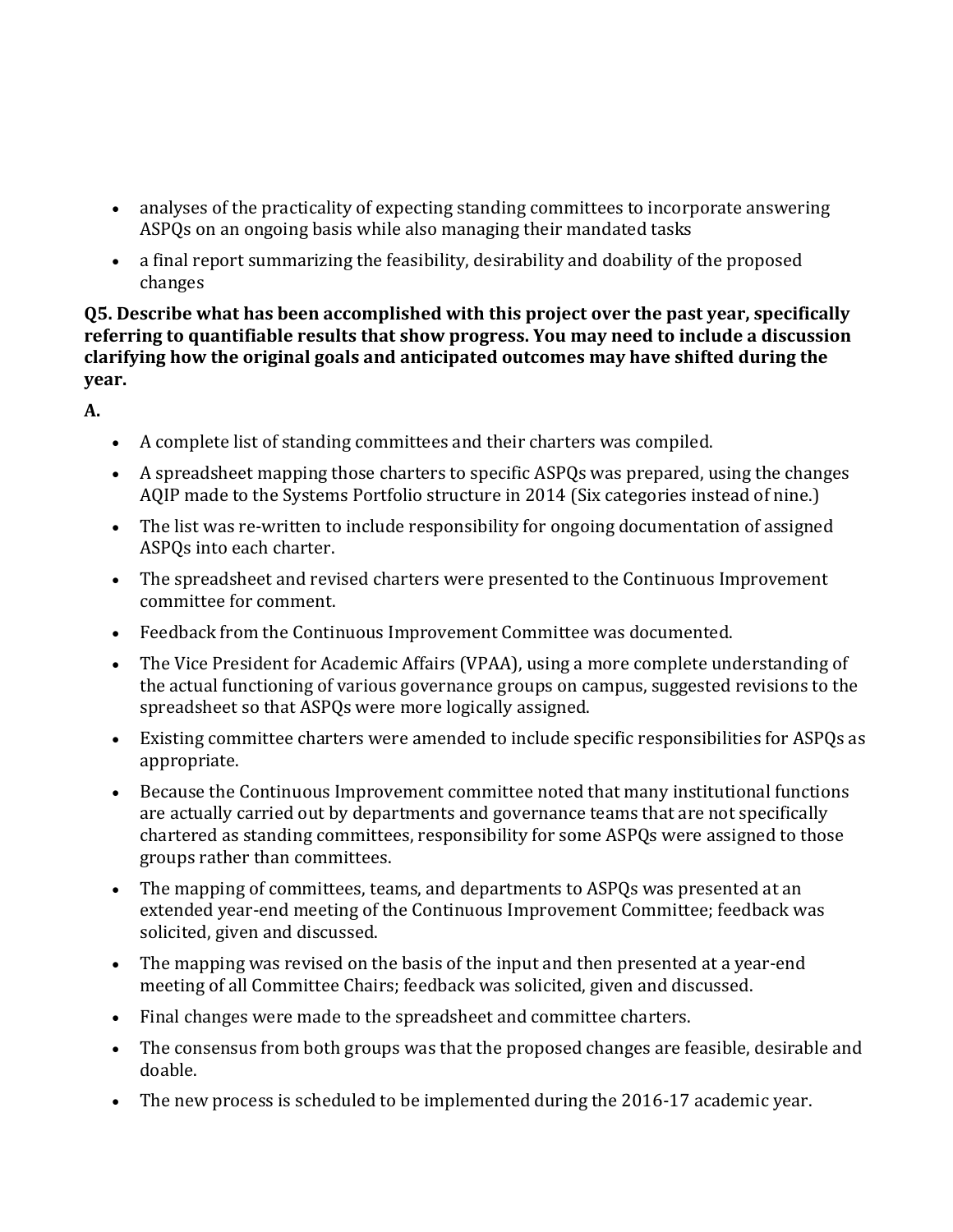The original timeline proved unrealistic due to administrative and faculty personnel changes. However, the project actually went beyond the original charter of creating a feasibility study into implementation of the project recommendations.

# **Q6. Describe how various members of the learning community have participated in this action project. Show the breadth of involvement by individuals and groups over the project's duration, particularly during the past year.**

A. The college's Continuous Improvement Team has guided this project. That team is a crossdepartmental group consisting of faculty, professional staff, and administrators. Additionally, the President and Executive Committee reviewed the work as it was progressing and provided input and encouragement for the process. Finally, all of the chairpersons of the college's standing committees were involved in reviewing the plan and providing input. Along the way, all those involved and consulted strongly supported the effort to improve our processes for systematically gathering and analyzing performance data and provided excellent input into the final plan that we have adopted and are beginning to implement.

### **Q7. Describe the effect that this project has had on the institution, students, and others in the learning community. What has the institution learned that can be identified as a good practice to use in other aspects of its quality work or from which other institutions might benefit?**

A. The project has required the institution as a whole to study the AQIP Systems Portfolio questions, examine the existing committee and governance structures, question both in detail, and draw conclusions regarding the possibility, practicality and desirability of using ASPQs to integrate continuous improvement more firmly into the institutional environment.

The outcome of this process is a better alignment between our committee and governance structures through incorporating the six AQIP categories and their related questions more firmly into our regular daily business. We believe this alignment will improve communication, data collection, data analysis, and use of data for improving the college and its systems. We also believe that it will create a consistent, ongoing process for tracking information required to write the Systems Portfolio.

# **Q8. Describe the anticipated challenges that may be encountered in successfully completing the project or for institutionalizing the learning from the project's goals.**

A. This Action Project was originally proposed as a feasibility study only. The project of integrating Systems Portfolio questions into institutional governance on an ongoing basis was mapped, discussed, revised, and presented to all groups and individuals who would be impacted by such a change. Feedback was returned to the Action Project coordinator. Anticipated challenges such as reluctance to change operations were surprisingly minimal. On the contrary: there was unexpectedly engaged buy-in from all groups.

WSCC recognizes that integrating answering ASPQs on a continual basis into the work of each responsible governance body poses significant challenges. For one thing, we know that a change of this magnitude in the institutional culture cannot be pushed and will not happen overnight.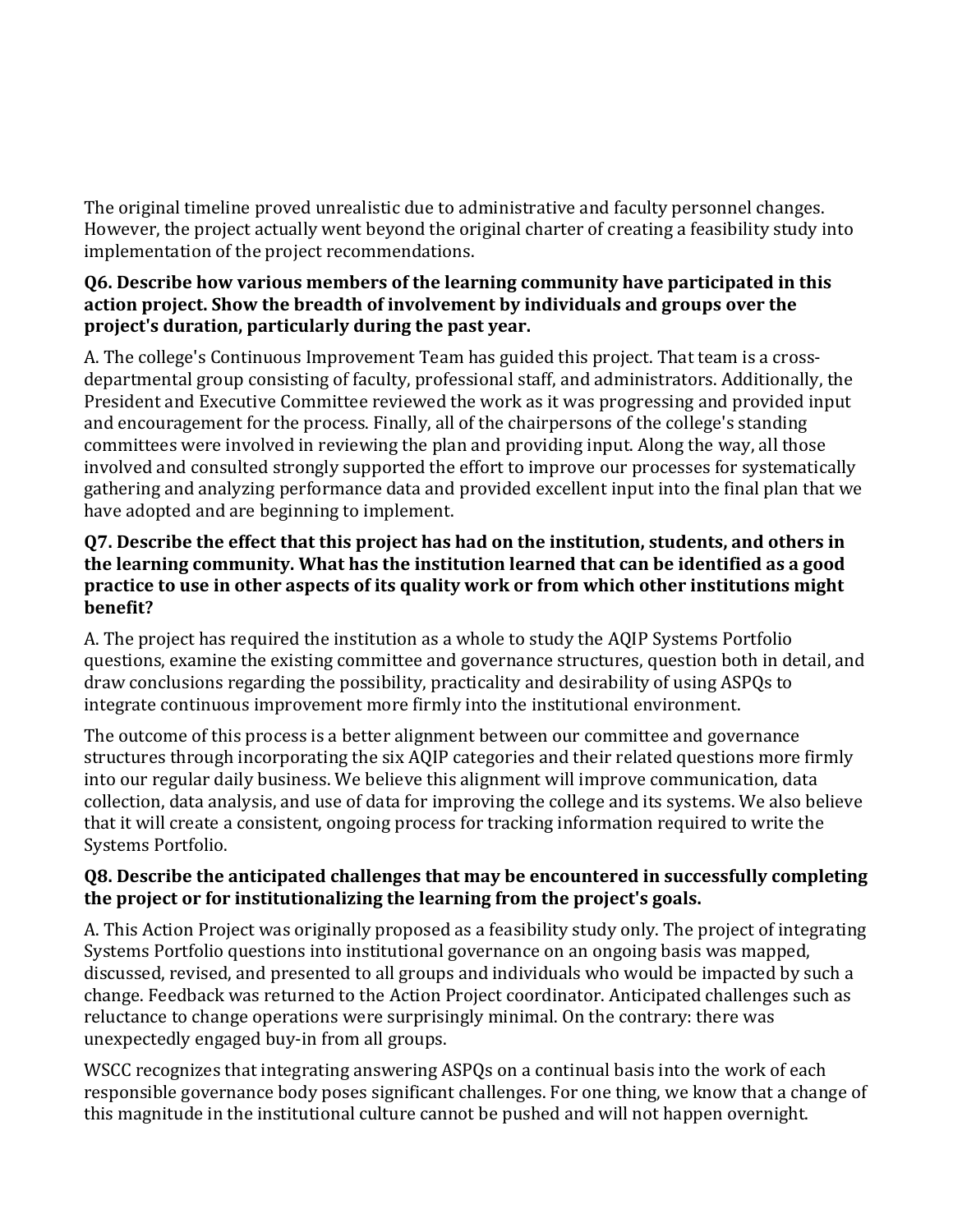We expect there to be trips and falls along the way; but we expect that to be part of the continuous improvement learning curve.

The Continuous Improvement Committee will have to take charge of mentoring the changes, at least in rough outline, in conjunction with the committees, teams or individuals who have the most hands-on knowledge and responsibility. Therefore the Continuous Improvement Committee will at least temporarily (over the course of a few years, possibly), be re-shaping much of the way the institution operates. We recognize the daunting magnitude of the project.

#### **Q9. In light of the project goals, current circumstances, institutional learning from this project, and anticipated barriers to success, list the next steps to be taken over the course of the next 12-24 months in order to complete or institutionalize the results of this action project. Provide a timeline for completing each next step.**

A. Now that the committee charters have been revised to include reference to the specific ASPQs that each committee will "own" and track, we will need to implement that tracking process. Members of the Continuous Improvement Team will visit each committee at one of its fall semester 2016 meetings to go over the assigned ASPQs and discuss the expectations for longitudinally gathering information regarding the measurement, outcomes, and analysis of data related to those questions along with where that information should be posted annually on the college's intranet. A similar process will take place with college departments and governance teams that have also been assigned responsibility for ASPQs. At the end of the year, the committees, departments, and governance teams will be reminded to post their information by May 15. The Continuous Improvement Team will review the submission of data and follow up with the appropriate individual or group to obtain any missing data. This process will then continue annually as part of the college's regular processes. The Continuous Improvement Team will monitor the success of the process and recommend changes as needed.

# **Q10. Provide any additional information, inquiries or concerns that the institution wishes reviewers to understand regarding this Action Project. Enter N/A if not applicable.**

A. This is a big project that will eventually impact nearly every committee and department on campus, but there is consensus that it's likely worth the trouble. The expected outcome will be an institution that is fully committed to actual *Continuous* Improvement in the fullest sense.

The corollary outcome will be an AQIP Systems Portfolio that is a living document, useful and available to all, continually updated, a point of reference and guidance for everyone. Of course once we've reached that point, compiling a Systems Portfolio for submission to the HLC should be a relatively smooth and painless process - which is what launched the idea in the first place.

# **Version 1.0 – Update**

# **Q11. I certify that this project is ready for review.**

A. I agree.

**Version 1.0 - Review**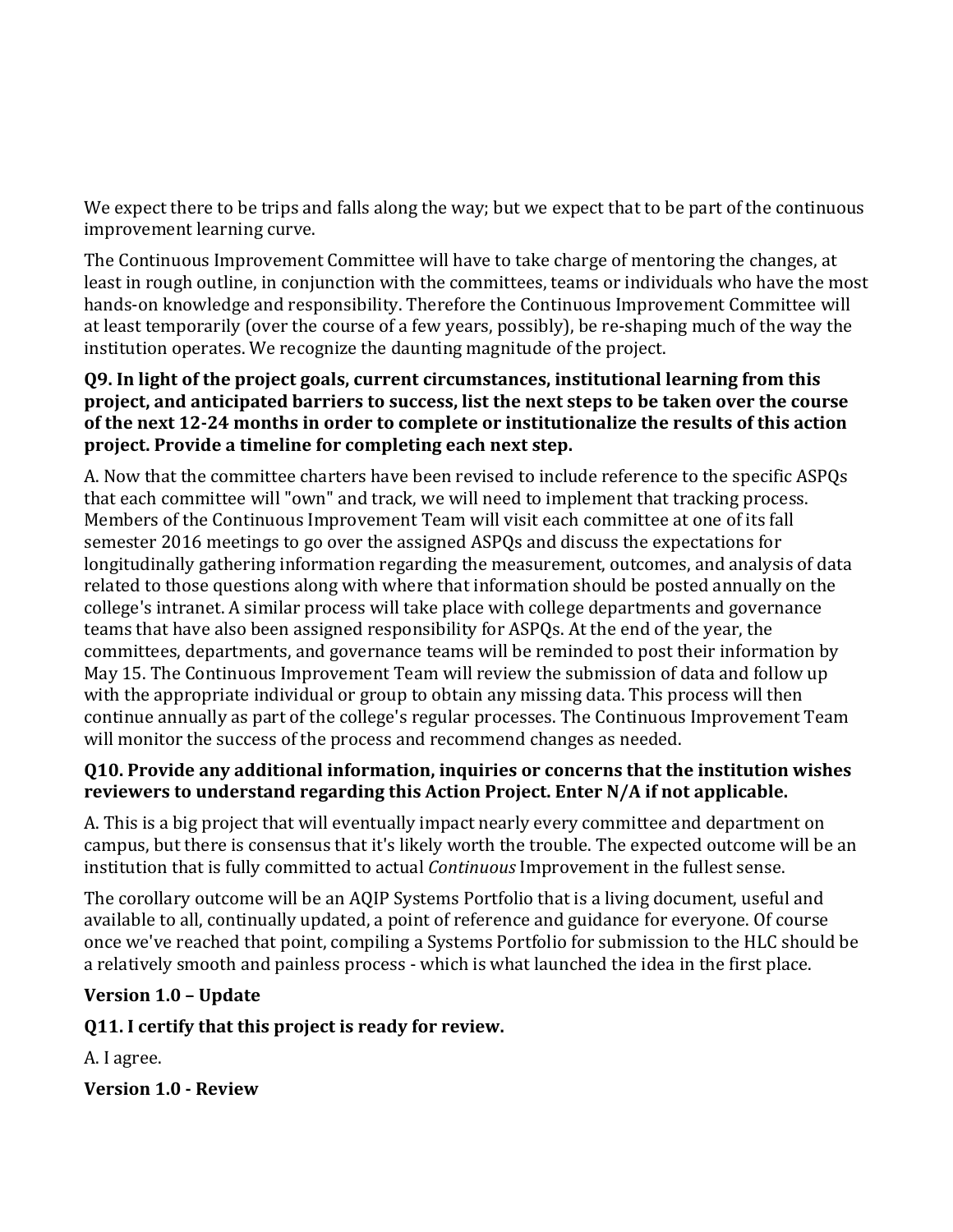**Q12. Please comment on anything that is omitted or incomplete in the project status, dates and summary field. Enter N/A if not applicable.**

A. N/A

**Q13. Check for accuracy and completeness against the original Project Declaration. Are the right metrics or measures included for each goal? If not, what revisions to the metrics/measures would you suggest that the institution consider?**

A. The update is accurate and complete.

**Q14. Has the institution acted in meaningful ways to pursue project success, making progress as anticipated in the original project declaration? If meaningful progress or project success has not been achieved, has the institution made appropriate revisions to the goals or anticipated outcomes for this project?**

A.

- **Are descriptions of resources, organization, concrete results, and reaching milestones included?**
- **Make a statement of global judgement. (i.e. "The institution is making [excellent/good/satisfactory/acceptable/slow/casual/no] progress in this action project.").**

The project was completed nine months behind schedule. The project did complete more than was originally planned, and was slowed due to staffing changes.

# **Q15. Are the appropriate people involved sufficiently for the nature and scope of the project?**

A.

- **Is there sufficient breadth of involvement?**
- **Are the right people involved?**
- **Emphasize the roles of those who can enhance the impact, success, or effectiveness of the project.**
- **Tactfully call attention to any people that appear to have been omitted or bypassed.**

This project has broad representation from throughout the institution. The cross-departmental Continuous Improvement Team guided the project, and had input from many other teams and committees.

# **Q16. Does the institution show evidence of learning from what it did well?**

A.

- **Acknowledge any practice that could be replicated internally in future projects.**
- **Encourage the sharing of best practices with other institutions.**